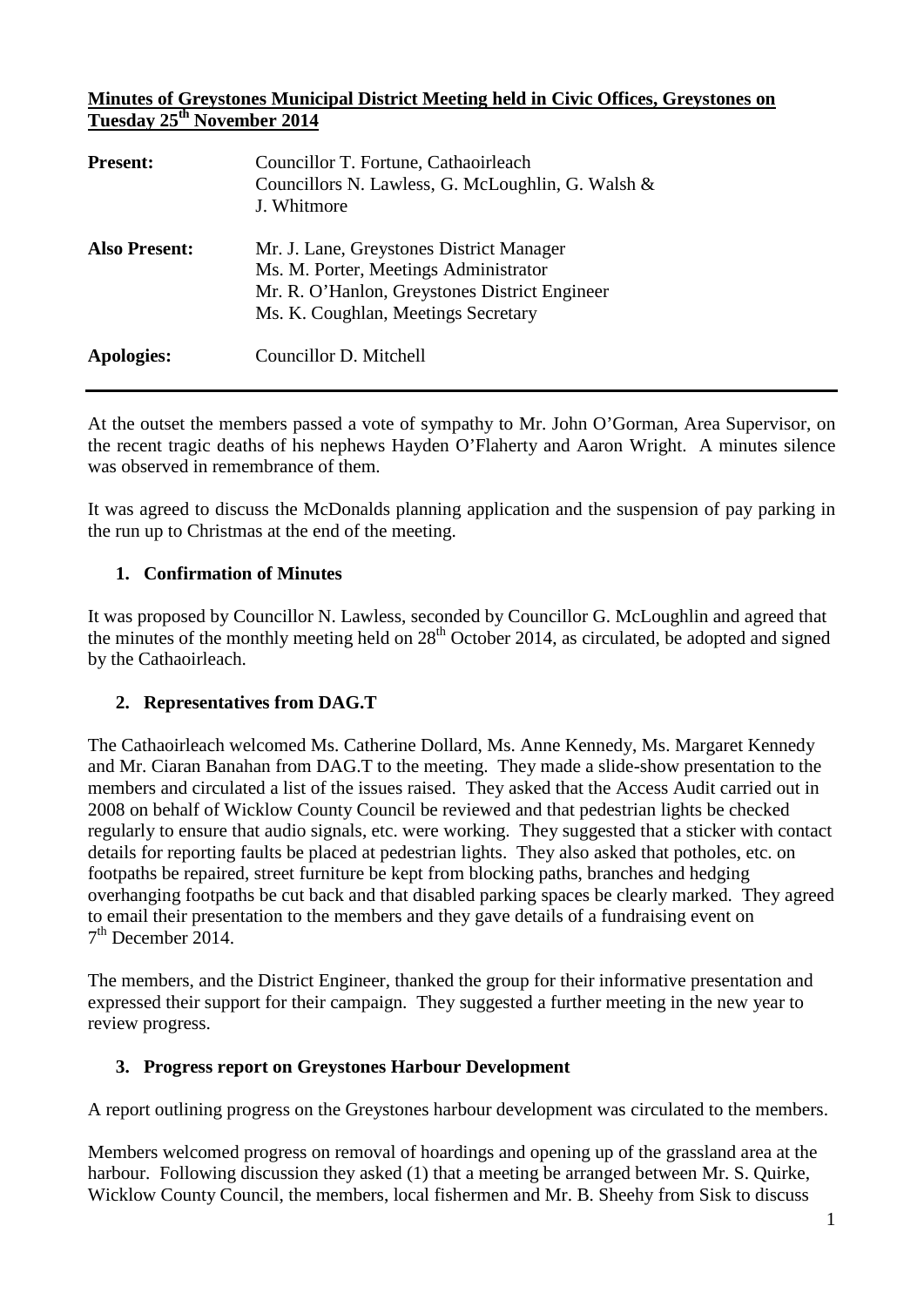facilities for local fishermen (members asked that Mr. S. Quirke provide two dates that he could attend such a meeting); (2) that Sisk be asked to circulate a soft copy of the presentation they made to the members at the meeting on 23<sup>rd</sup> September 2014 together with a copy of any revised plans; and (3) that Sisk be asked to provide a notice on the pier warning of its sloped surface.

### **4. Report from Greystones District Engineer**

A progress report on NTA and Department of Transport projects as well as other works, was circulated to the members and the District Engineer answered any queries from the members in relation to same.

# **5. Arrangements for Christmas Lights**

The Cathaoirleach outlined details of the Christmas Lights switch-on that would take place on Sunday  $30<sup>th</sup>$  November 2014 at 4.30 p.m. in Burnaby Park and highlighted the need for stewards to help out on the day.

# **6. Notices of Motion from Municipal District to Wicklow County Council**

Ms. M. Porter advised the members that any notices of motion from the Greystones Municipal District that were agreed to be forwarded to Wicklow County Council would be placed on the agenda for the next ordinary meeting of Wicklow County Council and would not have to comply with the requirement to be submitted one month in advance of the County Council meeting.

## **7. Notices of Motion:**

(a) Motion in the name of Councillor G. Walsh: "That a programme to check drains in the District on a regular basis, be put in place by the Council, with a view to preventing blockages and assisting in the prevention of flooding".

A report from Mr. R. O'Hanlon outlining the position in relation to this matter was circulated to the members. Mr. O'Hanlon answered any queries from the members in relation to same.

(b) Motion in the name of Councillor T. Fortune:

"That a road marking white line be installed on the Sea Road, Kilcoole to define the road better for traffic. Also can we put better definition in place to highlight where the road narrows at end of Holywell estate and across from the creche"

A report from Mr. R. O'Hanlon outlining the position in relation to this matter was circulated to the members. Mr. O'Hanlon answered any queries from the members in relation to same.

(c) Motion in the name of Councillor T. Fortune: "That a yellow box be installed at the top of Sea Road to facilitate traffic entering and exiting a car park. Also can a filter light be installed to facilitate traffic entering the newly installed junction coming from Newcastle direction and turning right down the Sea Road. The junction is a great improvement.

A report from Mr. R. O'Hanlon outlining the position in relation to this matter was circulated to the members. Mr. O'Hanlon answered any queries from the members in relation to same.